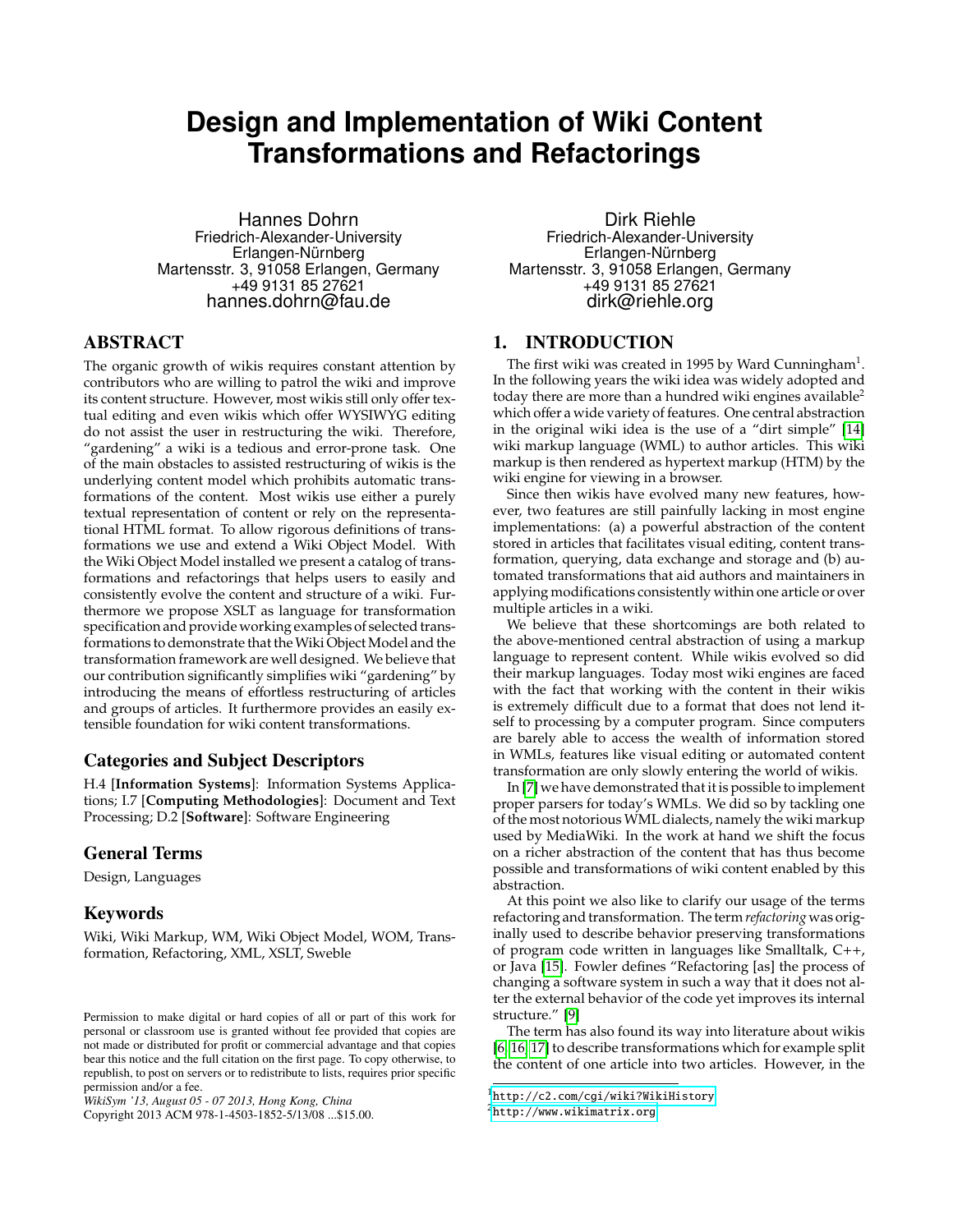context of a wiki it is not the behavior of a software system that is of interest but the body of knowledge that a wiki imparts to the reader.

We therefore propose to use the term *refactoring* for a transformation in which the internal representation of articles is altered in such a way that the rendered pages of the wiki, which are presented to the user, will not have changed in any way. Examples for refactorings are transformations of programming-language constructs embedded in articles or pretty-printing of the internal representation.

This article makes the following contributions:

- We propose a framework for defining and performing transformations on wiki articles.
- We present a catalog with basic transformations and refactorings applicable to most wiki markup languages.

The remainder of this paper is organized as follows. In section [2](#page-1-0) we will discuss the state of the art in wiki engine technology and transformations in the wiki. In section [3](#page-2-0) we introduce the model over which we define and perform transformations. In section [4](#page-4-0) we present a catalog of transformations and discuss selected transformations in detail. Finally, section [5](#page-8-0) will discuss the results of our work and section [6](#page-8-1) provides an outlook on future research in this field.

# <span id="page-1-0"></span>2. STATE OF THE ART

#### 2.1 Representation of article content

Article content is usually stored as wiki markup which is a purely textual representation of data that, if analyzed properly, exhibits a rich structure. The work presented in this paper is based on our findings in [\[7\]](#page-9-1), where we show how to implement a parser that can accurately convert wiki markup into an abstract syntax tree (AST) without loosing the original formatting of the WM.

While we were the first to present a fully-functional parser for a complicated WML, the realization that wiki content should be represented by well-structured data has been around for some time. We believe that two schools of thought can be identified.

The first school of thought addresses the front-end of wikis directly by advocating a standardized markup language called WikiCreole [\[18\]](#page-9-7) that was supposed to be shared by all wiki engines. An important point of their work was that the language was well-founded by a formal grammar [\[11\]](#page-9-8) and an XML format [\[12\]](#page-9-9) which in turn would have enabled wiki developers to easily generate an AST from WM.

The second school of thought attacks at the back-end and is mostly championed by developers of semantic wikis. Unlike unifying the front-end of wikis by demanding a common WML for all wikis, standardizing the back-end of wikis does not interfere with the user experience of editing in a wiki.

Völkel et al. were among the first to present a structured data format, called *Wiki Interchange Format* (WIF) [\[25\]](#page-9-10), to enable processing and interchange of data between wikis. Schaffert et al. describe the design principles of the semantic wiki *IkeWiki* [\[19\]](#page-9-11) which stores pages in an XML format that is also called *wiki interchange format* (WIF). The DBpedia project is a community effort with the goal of extracting information from Wikipedia and providing that information as structured data [\[1\]](#page-9-12).

Buffa et al. presented the semantic wiki *SweetWiki* [\[2\]](#page-9-13) in 2006 with XHTML as storage format, motivating the choice with the difficulties of implementing a WYSIWYG editor for a WML. In 2011 they presented *SweetWiki* again [\[3\]](#page-9-14) introducing a *wiki object model* which they describe as "an ontology of the wiki itself" that allows the system to perform queries about the wiki from within articles.

All work on interchange formats and wiki object models proposes the use of a higher-level representation of wiki content but does not provide a definition. The only exception we are aware of is our own work in which we followed the second school of thought by defining and implementing a Wiki Object Model [\[8\]](#page-9-15).

# 2.2 Refactoring in the Wiki

Not only the software that drives a wiki evolves, the content stored in a wiki's articles also evolves. When articles grow beyond a certain size, it can be better to split the article into smaller ones. If two authors start two articles with different names but which talk about the same subject, such articles should be merged. There are many more cases in which changing the content structure of a wiki becomes necessary.

On huge wikis such as Wikipedia<sup>3</sup> the continuous degradation of content structure causes considerable maintenance work<sup>4</sup> . Unfortunately, in many cases programs are not yet able to fix such issues automatically. Whether to split a section and how to split a section can only be decided by a human. However, no matter how involved the task, in the end one or multiple articles will have to be altered.

In software engineering a discipline has emerged that tackles these same problems in the domain of program design. The individual steps in the process of improving the design of software are called refactorings. Fowler defines "Refactoring [as] the process of changing a software system in such a way that it does not alter the external behavior of the code yet improves its internal structure." [\[9\]](#page-9-3) It is still the human who has to decide what and how to refactor, but in software engineering it is the machine that helps applying the changes.

To the wiki community the term refactoring is not new. A search on the web<sup>5,6</sup> shows that the term refactoring is occasionally used to describe the process of changing the structure of a wiki article without changing the meaning it conveys. But in the case of wikis most of the time it is still a human who does all the work. From deciding that a refactoring has become necessary to working out the details of how to refactor and finally performing the legwork of actually carrying out the necessary changes.

As long as a refactoring only affects one or two individual articles at a time it is still feasible. However, if a refactoring affects multiple articles maintainers need computer support. In Wikipedia so-called bots [\[10\]](#page-9-16) can perform such support tasks. Bots are programs which crawl the wiki from time to time in search for articles which they have to alter according to their assigned task. To this end maintainers file a bot request and a bot operator has to program the bot to perform the requested task the next time it runs. While better than performing the work manually it is still hard work. Moreover bots and people who can program bots are not available to

 $^3$ <http://www.wikipedia.org/>

<sup>4</sup> <http://en.wikipedia.org/wiki/Wikipedia:Maintenance>

<sup>&</sup>lt;sup>5</sup><http://c2.com/cgi/wiki?WikiRefactoring>

 $^6$ <http://c2.com/cgi/wiki?RefactoringWikiPages>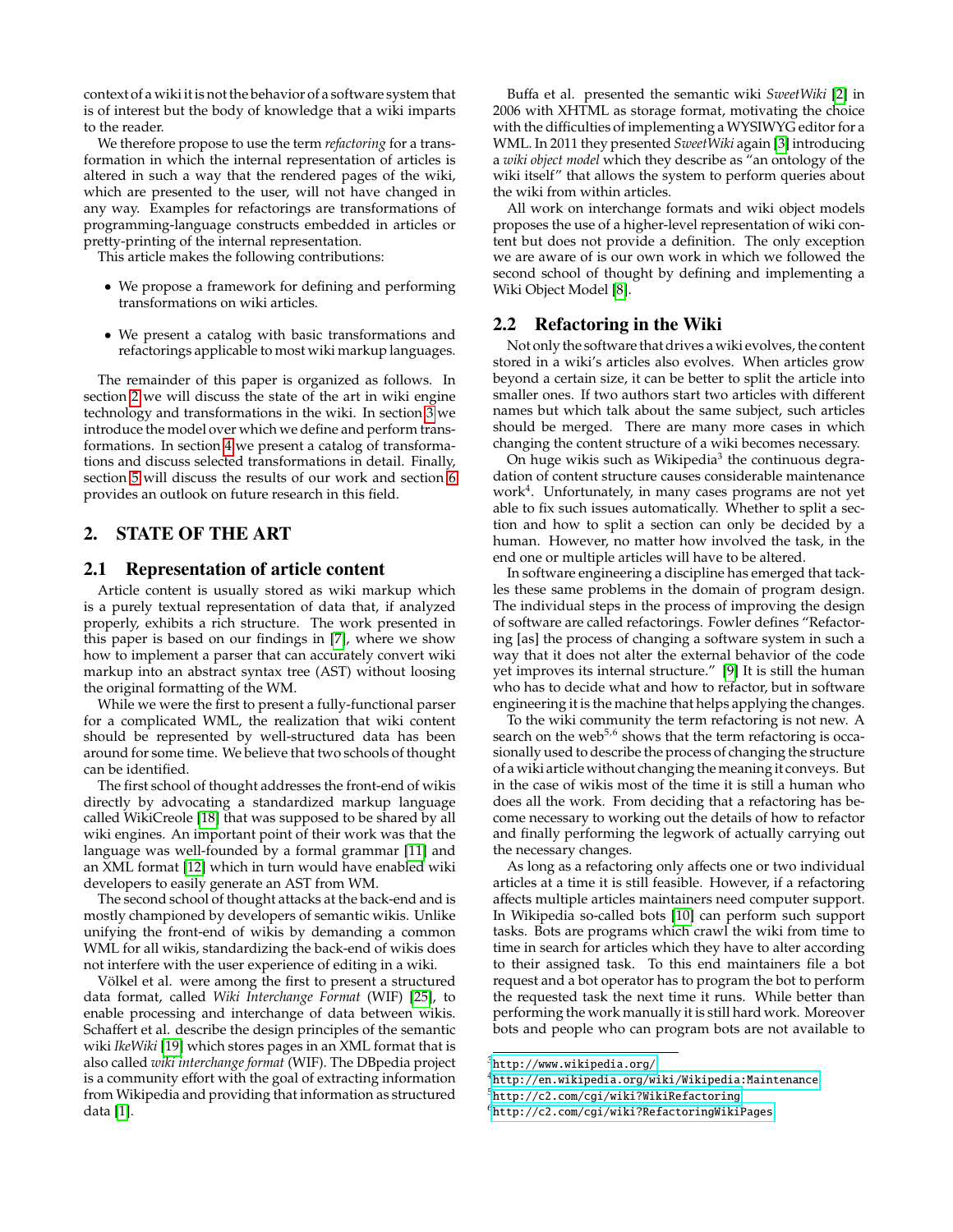every wiki community.

Rosenfeld et al. [\[17\]](#page-9-6) and Puente et al. [\[16\]](#page-9-5) have introduced refactorings similar to those found in software engineering to wikis. Rosenfeld et al. perform refactorings in semantic [\[20\]](#page-9-17) wikis. Consequently the presented 7 refactorings operate on semantic meta-data that is mostly stored in well-defined data structures outside the actual articles. Puente et al. demonstrate the benefits of using a mind map as user interface for applying refactorings. They present 8 refactorings that operate on meta-data (categories) and from whole articles down to section level.

#### 2.3 Specification of Refactorings and Refactoring Data Structures

In order to specify refactorings and transformations we take a look at the work done in the field of refactorings for programming-languages. We will later reuse these techniques to describe transformations in the context of wikis.

When Opdyke wrote his thesis on refactoring [\[15\]](#page-9-2) he used prose and mathematical expressions to describe the individual refactorings. The descriptions consisted of a set of operations (prose) and a set of preconditions (mathematical expressions) that had to be fulfilled if the refactoring was to be applied. To specify complex refactorings, Opdyke first introduced a set of simple, basic refactorings that were later used by the complex refactorings.

# <span id="page-2-0"></span>3. GENERALIZED WIKI OBJECT MODEL

#### 3.1 From Wiki Markup to an Object Model

Transformations can be defined over wiki markup as well and this is the method most programmers choose that have to transform wiki articles. However, this method has disadvantages. Two disadvantages stem directly from the fact that WMLs are usually not formally defined: (i) This makes it impossible to specify transformations formally and (ii) it is not possible to specify transformations for wikis in general since one always has to focus on one specific WML.

The fact that there is no formal specification also explains why for most WMLs parsers that could produce a higherlevel representation are not available. Without a higher-level representation transformations have to be implemented using complex textual search and replace techniques down to algorithms which examine the WM character by character. Moreover, with no parser at hand pure text transformations are error-prone since some syntactic constructs are hard to distinguish in WMLs.

As solution we propose to generate a higher-level representation from the WM first and then perform the transformation on the higher-level representation as illustrated in figure [1](#page-2-1) [\[4\]](#page-9-18). One way of obtaining such a representation is the transformation from WM to an abstract syntax tree (AST) by a parser. While implementing parsers for WMLs is certainly not trivial we have shown in [\[7\]](#page-9-1) that it is possible and, if the parser is driven by a formal grammar, one formally defines the respective WML at the same time.

We also want to specify transformations for wikis in general, not only for one specific syntax. Parsers on the other hand usually generate an abstract syntax tree that, as the name suggests, is still tied to syntactic idiosyncrasies of the language. We solve this issue by further abstracting to a generalized wiki object model. Such a model will represent features commonly found in WMLs in an easy, accessible and

standardized way while the model fully preserves WMLspecific information at same time. The details of this data structure are explained in section [3.2.](#page-2-2)

<span id="page-2-1"></span>

**Figure 1: Changing the domain simplifies the implementation of transformations.**

Figure [1](#page-2-1) illustrates the use of the WOM. Instead of taking the difficult path by directly transforming from WM to WM $\overset{\circ}{\prime}$ , one can first change the domain. Once in the domain of the WOM transformations are easy and safe (they can still be semantically wrong though). We argue that changing the domain twice and performing the transformation over the WOM has more advantages than disadvantages over trying to directly transform wiki markup.

# <span id="page-2-2"></span>3.2 Generalizing the WOM 1.0

In order to be able to discuss and rigorously define transformations we have to establish a data model. The transformations are applied to instances of this model. While we mainly experiment with MediaWiki's WML we want to show that the model as well as the transformations defined over this model are applicable to all wikis which follow the original design principle of using WM as a front-end to HTM.

To become independent of MediaWiki's idiosyncrasies we take the Wiki Object Model as defined in [\[8\]](#page-9-15) and generalize it. Listing [1](#page-3-0) shows a short article in MediaWiki's WM serialized as WOM XML and as rendered page to give the reader an idea of the structure and elements of an article.

The WOM defines a document as a tree-like structure, similar to the Document Object Model (DOM) of HTML [\[22\]](#page-9-19). The nodes of this structure are corresponding to those elements commonly found in WMLs. For a detailed listing and explanation of all available nodes, please refer to [\[8\]](#page-9-15).

To make it possible to represent arbitrary wiki markup the following new tags were added:

- **Arbitrary elements** A generalized WOM cannot support every feature of every possible wiki engine. The e tag is used to encode arbitrary elements in a WOM document like a TikiWiki *simple box*<sup>7</sup> or a MediaWiki *transclusion*<sup>8</sup> . Both elements are not commonly available in different wiki engines and therefore have no equivalent in the WOM.
- **Substitution** Arbitrary elements are only meaningful to those wiki engines that exported the article as WOM document (and therefore support the respective feature). To preserve as much information as possible for other engines who do not support such features the

 ${\rm ^7}$ <http://tiki.org/WikiSyntax>

 ${}^{8}$ <https://www.mediawiki.org/wiki/Transclusion>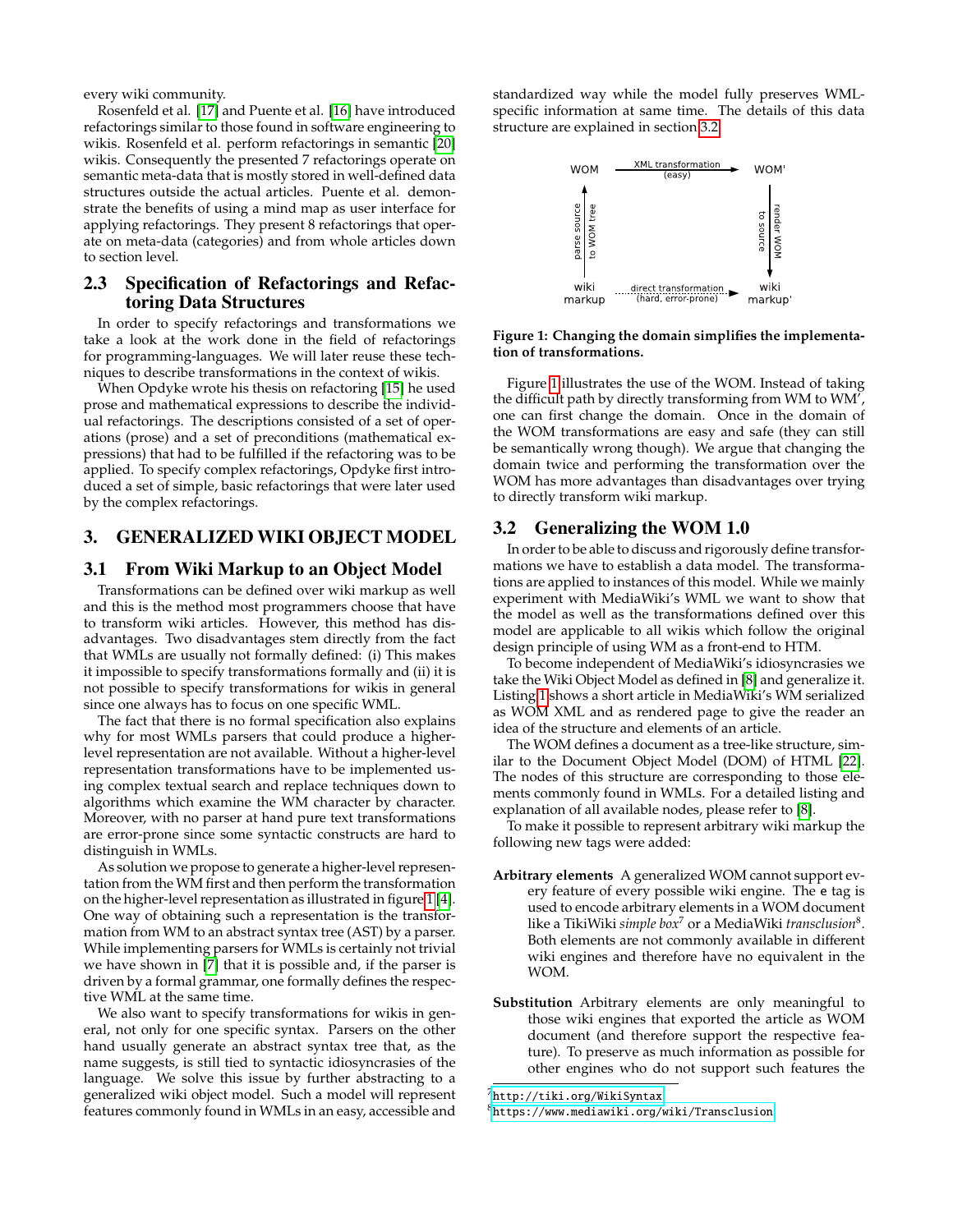```
The '''Sweble ''' Wikitext parser is an
[[Open -source software|open -source tool ]]
                                                                               The Sweble Wikitext parser is an open-source tool to
to [[Parsing|parse]] the [[Wikitext]]
                                                                               parse the Wikitext markup language used by
[[markup language]] used by [[MediaWiki]],
                                                                               MediaWiki, the software behind Wikipedia.
the software behind [[Wikipedia]].
                                                                               The current state of parsing
== The current state of parsing ==
* list item 1
                                                                               · list item 1
* list item 2
                                                                               · list item 2
== How Sweble works ==How Sweble works
another section
                                                                               another section
[[ Category :Parsing ]]
<page title="Sweble" version="1.0">
                                                                           <section level="2">
  <hody><heading >
    p\langle \text{text} \rangle The current state of parsing \langle \text{text} \rangle<text>The </text>
                                                                              </heading >
       <b>><text>Sweble</text></b>

                                                                               \langleul >
       <text> Wikitext parser is an </text><br><intlink target="Open-source_software">
                                                                                  <li><text> list item 1</text></li>
         <title><text>open-source tool</text></title>
                                                                                  <li><text> list item 2</text></li>
       \langle/intlink>
                                                                                \langle/ul \rangle<text> to </text>
                                                                             \langle/body>
      <intlink target="Parsing">
                                                                           </section >
         <title><text>parse</text></title>
                                                                           <section level="2">
       \langle/intlink>
                                                                             <heading >
       <text> the </text>
                                                                                <text> How Sweble works </text>
       <intlink target =" Wikitext "/>
                                                                             </heading >
       <text> </text>

       <intlink target =" Markup_language "/>
                                                                                <p><text>another section</text></p>
       <text> used by </text>
                                                                                .<br>
<p><intlink target="Category:Parsing"/></p>
       <intlink target =" MediaWiki "/>
                                                                             \langle/body>
       \langle \texttt{text} \rangle, the software behind \langle \texttt{text} \rangle</section >
       <intlink target =" Wikipedia "/>
                                                                        \langle/body>
       <text>. </text>
                                                                      \langle/page\rangle\langle/p>
```
<span id="page-3-0"></span>**Listing 1: A severely reduced version of the article "Sweble" from the English Wikipedia. In the top left corner the WM of the article is shown. To the right of the WM the rendering of the page is shown. Below a simplified version (collapsed whitespace, no RTD) of the WOM XML for this article is printed.**

substitution tag subst is introduced. It contains two child elements, the replacement tag repl and the for tag. The replacement tag contains an alternative representation of the unsupported tag. The for tag contains the e tags which will allow the exporting wiki to restore the original element.

**Round-Trip Data** WMLs, like programming languages, offer certain degrees of freedom to the author concerning the formatting of the WM or code. Furthermore, every wiki engine has its own markup syntax and some wiki engines offer alternative syntaxes to express the same thing. If a WOM document only stores semantic information neither the exact WM formatting nor the original WM syntax can be restored. To resolve this problem rtd tags are interspersed in the WOM document and text nodes must be wrapped in text tags to be considered when restoring the original markup in allusion to [\[5\]](#page-9-20).

To illustrate how those three kinds of elements work together consider the following WM (MediaWiki): "[[Dog]]s". The WOM XML produced by our implementation is printed in listing [2.](#page-3-1) The WM denotes an internal link pointing to another article called *Dog*. However, the author wants to use the plural. MediaWiki syntax allows authors to append or prepend text directly to the link to the effect that the pre- or postfix will be rendered as part of the link. Without such a feature an author would have to repeat the whole word in its plural form as link title (e.g. "[[Dog|Dogs]]").

```
...
 <subst ><repl >
      <intlink target =" Dog">
         <title><text>Dogs</text></title>
       \langle/intlink>
    \langle/repl>\langlefor>
      <e postfix="s" target="Dog" type="intlink">
         <rtd >[[Dog]]s</rtd >
      \langle/e>
 \langle for >\rangle subst >...
```
#### <span id="page-3-1"></span>**Listing 2: Example of how the** e**,** subst**, and** rtd **tags work.**

Most wiki engines do not support link pre- or postfixes which is why the generalized WOM doesn't support them. As remedy our implementation uses the e tag to preserve the use of a link postfix. Since the e tag is meaningless to other wikis the subst tag and its child tags are used to provide an alternative representation. Note that the alternative representation should imitate the original meaning as well as possible, however, this is not always possible. In this example the original meaning is fully preserved but syntactic subtleties are lost.

Finally, rtd and text tags are used to also preserve the original WM. By concatenating all text nodes returned by the following simple XPath [\[23\]](#page-9-21) expression the original WM can be restored: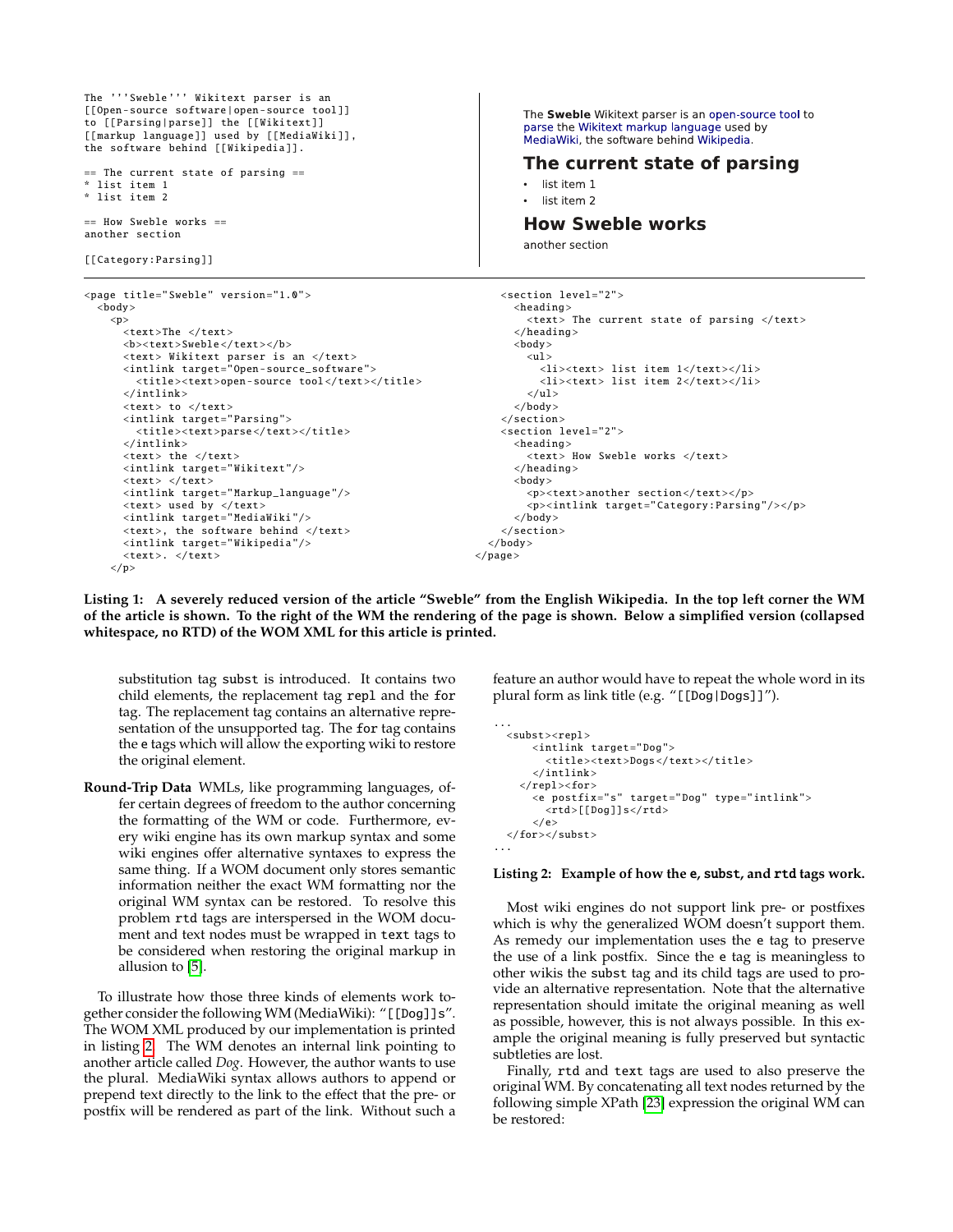```
//text[not(ancestor::repl)]|
//rtd[not(ancestor::repl)]
```
This expression selects all text and rtd nodes which are not descendants of a repl tag. RTD information in repl tags is excluded to prevent duplication with the RTD information in the for tags.

# <span id="page-4-0"></span>4. TRANSFORMATIONS

# 4.1 Applying a Transformation

The content of a wiki is not exclusively defined by its articles. Especially semantic wikis maintain rich graphs of metadata that are not stored within the article source itself but in RDF triple stores or relational databases [\[19,](#page-9-11) [21\]](#page-9-22).

Another kind of information that is stored outside of the article source is what Sint et al. [\[21\]](#page-9-22) call management data. It comprises authorship information, edit messages and timestamps, access restrictions, etc. but also redundant meta-data that is usually computed from the articles and is needed by the engine for better performance, queries or analytics. Examples are inter page link indices or full-text search indices.

When talking about transformations we only consider the transformation of information that is commonly found in articles. We furthermore assume that once the transformation has been applied the management meta-data will be updated by the respective wiki engine.



**Figure 2: The transformation pipeline**

The whole process of applying a transformation is illustrated in the left half of figure [2.](#page-4-1) It starts by retrieving all affected articles as WOM documents from storage to which the transformation is then applied. At this stage, the resulting WOM' has undergone a complete semantic transformation. Articles can now be rendered from the transformed WOM' documents into a presentation format like HTML and the user will see the result of the transformation.

Before the whole operation is finished the management meta-data required by most wikis has to be updated. This also happens when an author manually changes an article through an editor front-end and thus does not introduce a new processing step to a wiki.

# 4.2 Restoring Wiki Markup

In the above walkthrough we assumed that the wiki engine stores its articles as WOM documents. At the time of writing this is not the case in most wikis and a transformation operation becomes more involved if a wiki offers its users to textually edit articles in a WML. To better understand the process we take a look at the right half of figure [2.](#page-4-1)

Before the transformation can be applied the retrieved WM has to be converted to a WOM document. Afterwards processing proceeds as discussed above until the management meta-data has been updated. At this point the transformed WOM' document has to be converted back to WM'. As shown in section [3.2](#page-2-2) this is a straightforward operation. However, since the transformation is a generic process which does not know about the syntactic intricacies of the underlying WML the rtd tags cannot be transformed correctly.

This is problematic if elements of the document are rewritten or new elements are added. When for example text is formatted as bold a generic transformation cannot know what bold WM looks like for a specific wiki engine.

To fix these issues another engine-specific work step, called post-processing, has to be introduced. After updating the management meta-data and before converting the WOM' document back into WM', all elements which were newly added or altered as well as all neighbors of altered, removed or added elements have to be inspected and if necessary RTD information has to be added or updated.

#### 4.3 Elements in the WOM

Before we provide a catalog of basic transformations we have to identify the elements of wiki articles to which transformations can be applied. We will not go into detail here since most of an article's elements are borrowed from the HTML 4 [\[22\]](#page-9-19). Instead we will operate on major structural elements, elements that are not found in HTML 4 and categories of elements. For clarity we will write elements in angle brackets (e.g. <section>) and groups of elements in curly brackets (e.g. {formatting}). We identified the following categories and elements relevant to the transformations presented in this paper:

<span id="page-4-1"></span>

| {list}:                 | $\langle ul \rangle$ , $\langle ol \rangle$ , $\langle dl \rangle$                                                                                                  |             |  |  |  |
|-------------------------|---------------------------------------------------------------------------------------------------------------------------------------------------------------------|-------------|--|--|--|
| {list item}:            | {definition list item}, <1i>                                                                                                                                        |             |  |  |  |
| {definition list item}: | <dt>.<dd></dd></dt>                                                                                                                                                 |             |  |  |  |
| {table cell}:           | <th>. <td></td></th>                                                                                                                                                | . <td></td> |  |  |  |
| {content block}:        | <section>,<table>,<blockquote>,<br/><math>&lt;</math>pre&gt;, <math>&lt;</math>p&gt;, {list}</blockquote></table></section>                                         |             |  |  |  |
| {running text}:         | {formatting},<br><intlink> (inter/intra wiki link),<br/><extlink> (link to URL),<br/><math>&lt;</math>text<math>&gt;</math></extlink></intlink>                     |             |  |  |  |
| {formatting}:           | HTML layout tags (<br>, etc.),<br><b>HTML</b> formatting tags<br>$($ , $b$ , $1$ , etc.),<br>HTML semantic formatting tags<br>( <abbr>, <code>, etc.)</code></abbr> |             |  |  |  |

# 4.4 A Catalog of Transformations

#### <span id="page-4-2"></span>*4.4.1 Fundamental Transformations*

While most transformations are simple to implement and describe others can be complex. To simplify the implementation of complex transformations we introduce *fundamental transformations* which can be combined into more complex transformations. They are not disclosed to the user. We will give one example of such a transformation.

**wrap-in-p:** *A block of {running text} is not necessarily wrapped in a paragraph. This is often the case if {running text} is located in a {list item} or a {table cell} element. If these elements are dissolved it might become necessary to wrap the {running text} in a paragraph instead.* The wrap-in-p transformation will be used in an example in section [4.5.1.](#page-5-0)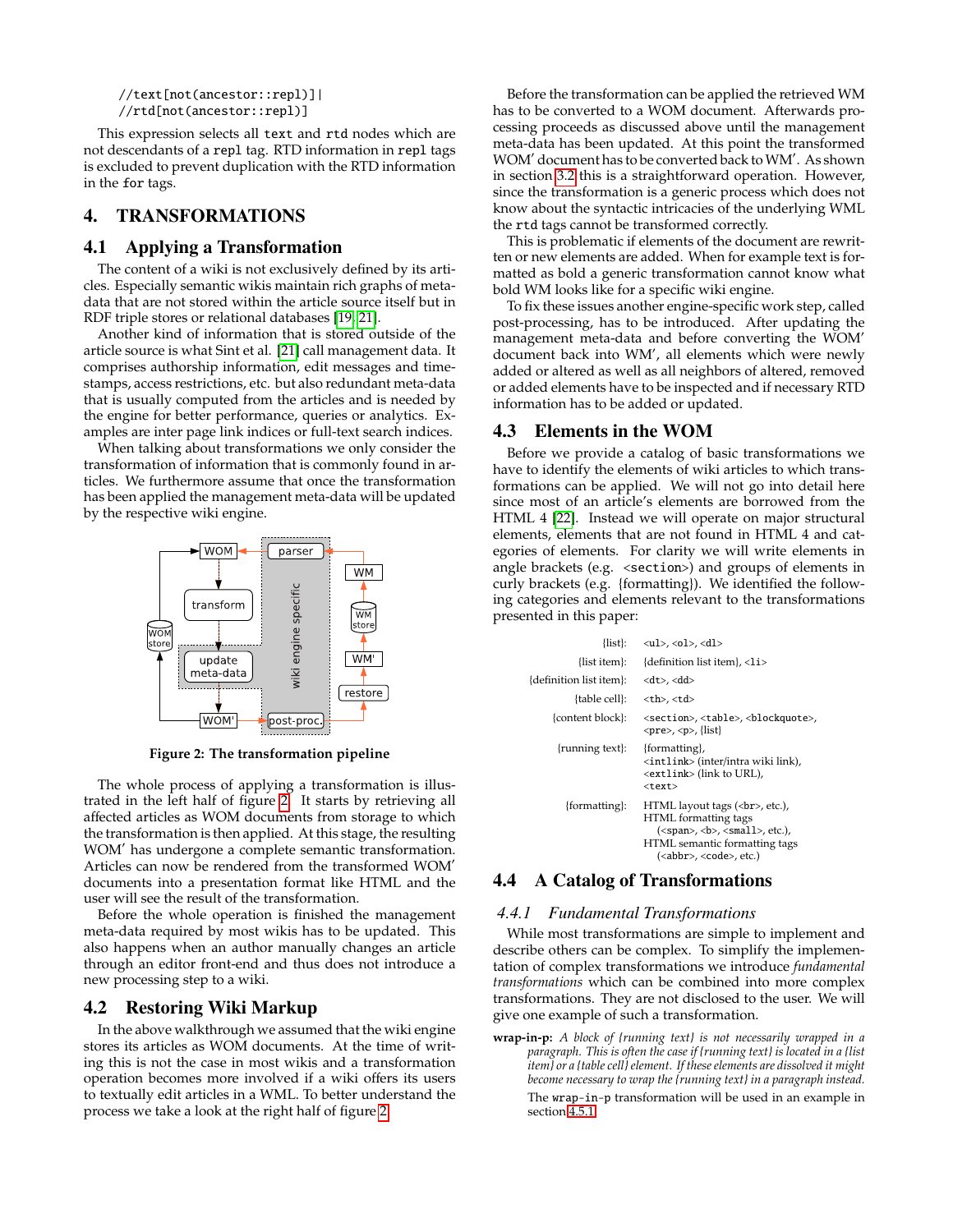# *4.4.2 Creation and Removal Transformations*

In order to populate an article elements can be created and also removed. Some elements are created explicitly (like a <section>), others implicitly (e.g. the <heading> and <body> element that are automatically created when a section is created). When creating elements in an article the elements are inserted into the WOM document without RTD information attached. Post-processing will see to it that newly added elements are properly formatted.

When removing elements from an article whole subtrees are removed. This means that not only the element is removed but all its children and children's children are also removed. Such an operation can remove elements that are referenced elsewhere. It is the duty of removal transformations to walk the subtree that is marked for removal and look for elements that are referenced elsewhere. If such elements should be found the user has to be informed to decide how to proceed.

#### *4.4.3 Generic Transformations*

Generic transformations apply to many different elements. Table [1](#page-6-0) gives an overview of the transformations presented in this section and the elements they apply to. These transformations are offered to users and sometimes rely on other transformations to complete their task.

**dissolve (unwrap):** *Pulls the children of an element in front of the element and then removes the element.*

**convert-into:** *Converts one kind of element into another kind of element.* **merge-with:** *Merges two adjacent elements of the same kind.*

- **move-to (drag&drop):** *Select an item and move it to another location in the article.*
- **move-up-down:** *Two adjacent elements swap positions moving one of them down and the other one up.*
- **promote-demote:** *Promote or demote an element on a certain level to a higher*/*lower level.*
- **pretty-print:** *Reformat the WM stored in the RTD information of the WOM document.*

**rename:** *Rename a resource and update all references to that resource.*

**move-to-article:** *Select an item and move it to a location within another article.*

#### *4.4.4 Specialized Transformations*

The transformations presented in this section are specific to one type of element only.

#### **Transformations for** <table>**s**

**move-row-column** *Move a row or column of table cells to a di*ff*erent location in the table.*

**join-split-cells** *Join two adjacent cells into one cell spanning both cells or split a spanning cell into individual cells.*

#### **Transformations for {running text}**

**wrap-selection** *Wrap a selection of {running text} into a {formatting} element.*

**clear-formatting** *Remove all {formatting} from a selection of {running text}*.

#### **Transformations for** <extlink>**s**

**replace-url** *Search a URL in all articles and replace that URL with a di*ff*erent URL.*

#### **Transformations for {media}**

**replace-caption** *Search for all {media} elements that refer to a specific resource and replace their captions with the given caption.*

#### <span id="page-5-1"></span>*4.4.5 Wiki Transformations*

Wiki transformations affect the wiki's top-level elements, the articles and categories. Puente et al. [\[16\]](#page-9-5) describe the following transformations on *articles*: **rename-article**, **mergearticles**, **split-articles**, **add-article-to-category**, and **removearticle-from-category**. Rosenfeld et al. [\[17\]](#page-9-6) describe the following transformations on *categories*: **remove-category**, **merge-categories**, and **change-subcategory-relationship**. Puente et al. [\[16\]](#page-9-5) describe the following transformations on *categories*: **split-category** and **rename-category**.

# 4.5 Specifying and Implementing Transformations

The WOM can have many different representations. The WOM XML representation was already used in this work and lends itself well to data exchange, storage in document oriented databases but also for discussing the WOM. Another representation are data structures in programming languages. To work with the WOM in a program we've presented a set of Java interfaces in [\[8\]](#page-9-15). When implemented, the WOM is represented by a graph of objects. This representation is useful for directly manipulating a document, is easily accessible in a program and very efficient in that manipulations and queries are fast as are conversions into other formats.

In order to describe and discuss transformations we propose the use of the *eXtensible Stylesheet Language: Transformations* or in short XSLT 2.0 [\[24\]](#page-9-23). We decided to use XSLT for the following reasons:

- XSLT is a high-level document transformation language [\[13\]](#page-9-24).
- XSLT is a "lingua franca" for transformations on the web. Bindings to libraries which can perform XSLT transformations are available for many major programming languages.
- XSLT is a side-effect free language [\[13\]](#page-9-24). This simplifies reasoning about the effects of transformations.

Whether transformations are implemented using XSLT or whether to use an in-memory object model which is manipulated programmatically remains the choice of the developer. XSLT has the advantage of not being bound to a specific programming language. It can also be exposed to the user who can provide his own transformation scripts at run-time. In contrast, we believe that the main argument for specifying transformations programmatically is performance.

#### <span id="page-5-0"></span>*4.5.1 Example 1: Dissolving a List*

As a first example we show how a list is dissolved. The wiki markup of the article we want to transform is given in listing [3.](#page-7-0) The article consists only of an unordered list with 3 items. The first item contains plain text, then an explicit paragraph and then plain text with {formatting} markup. The next item contains a nested list and the last item only contains plain text.

The dissolve transformation will dissolve the list and the list items but not the content of the list items. The content will be wrapped in paragraphs and those paragraphs will then replace the list and its items. When dissolving simple {formatting} markup one can simply replace the formatting element with its content, thus "unwrapping" the content and removing the formatting.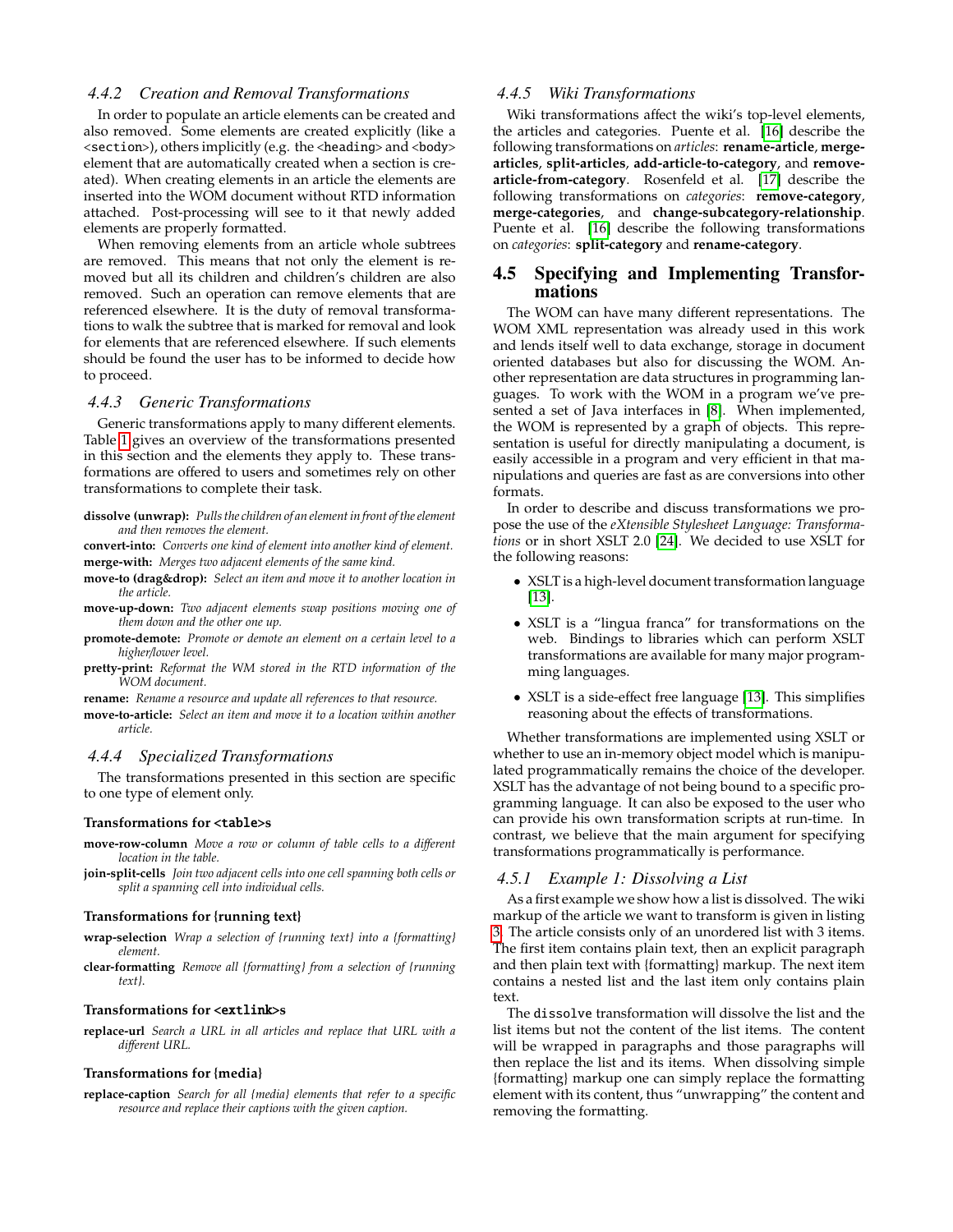<span id="page-6-0"></span>

|                                          | dissolve<br>(unwrap) | convert<br>into | merge<br>with | move to/<br>(drag&drop) up/down | move          | promote/<br>demote | pretty<br>print | rename               | move to<br>article <sup>‡</sup> |
|------------------------------------------|----------------------|-----------------|---------------|---------------------------------|---------------|--------------------|-----------------|----------------------|---------------------------------|
| $<$ section $>$                          | $\sqrt{8}$           |                 |               | $\sqrt{8}$                      | $\mathcal{S}$ | $\sqrt{8}$         |                 | $\sqrt{2.18}$        | $\sqrt{t}$                      |
| < p >                                    |                      | 73              | $\frac{1}{4}$ |                                 |               |                    |                 |                      |                                 |
| $<$ table $>$                            |                      |                 |               |                                 |               |                    |                 |                      |                                 |
| $\langle ul \rangle, \langle ol \rangle$ |                      | 75              | 76            |                                 |               |                    |                 |                      |                                 |
| $<$ dl>                                  |                      |                 |               |                                 |               |                    |                 |                      |                                 |
| $\langle$ li>                            |                      |                 | 78            |                                 |               |                    |                 |                      |                                 |
| <dt>, <dd></dd>                          |                      |                 |               |                                 |               |                    |                 |                      |                                 |
| $\langle hr \rangle$                     |                      |                 |               |                                 |               |                    |                 |                      |                                 |
| $<$ intlink $>$                          |                      |                 |               |                                 |               |                    |                 | $\surd 10,\$         |                                 |
| $<$ extlink $>$                          |                      |                 |               |                                 |               |                    |                 |                      |                                 |
| {media}                                  |                      | /11             |               |                                 |               |                    |                 | $\sqrt{^{10,9}}$     |                                 |
| {running text}                           |                      |                 |               |                                 |               |                    |                 |                      |                                 |
| <category></category>                    |                      |                 |               |                                 |               |                    |                 | $\checkmark^{+, \$}$ |                                 |

**Table 1: Matrix listing basic transformations and the elements to which they apply.**

<sup>1</sup> use dissolve to merge into previous section <sup>2</sup> rename <heading>

 $^4$  merge with  $<\!\!{\rm p}\!\!>$ 

 $^6$  merge with <ul>, <ol>

 $9$  merge with <dt>, <dd>

<sup>10</sup> rename link *target*

<sup>5</sup> transform into <ul>, <ol>  $^7$  merge with  $<$ dl $>$ 

† Mentioned by Puente et al. in [\[16\]](#page-9-5)

\$ References have to be updated.

§ Since sections can be referenced the transformation may affect multiple articles.

 $8$  merge with  $\langle$ 1i>

 $^{11}$  transform into  $<$ intlink>, $<$ extlink>

<sup>3</sup> transform into <ul>/<li>, <ol>/<li>,

‡ Affects two articles. More if a referencable element was moved.

Dissolving a list is more involved since the individual items have to be converted into paragraphs which is not straightforward. To simplify the definition of more complex transformations we extract fundamental transformation steps as individual transformations. In case of the dissolve transformation we extracted the wrap-in-p transformation.

#### **The Transformation Script**

In line 9 of listing [3](#page-7-0) the element we want to dissolve is given as parameter*e*. Usually the parameter would be injected from outside the XSLT but for demonstration purposes we set the parameter in the declaration using an XPath expression to select the list. The dissolve transformation is coded in lines 11 − 27 as modified identity transformation that copies all elements it encounters in the source document into the result document.

Templates in XSLT are a way to produce output. The modified identity transformation template in line 11 matches any element of the input and is therefore invoked when the XSLT processor starts work by trying to invoke a template for the root node /. If the current node is not *e* the otherwise case in line 20 will be instantiated and the template will copy the current node (not its children) to the result tree. Then templates are applied recursively to the children of the current node which will in turn call the template again to now copy the children.

This continues until the current element is *e*. Instead of copying the list it applies the wrap-in-p template to the first child of each of its list items in line 15 and 17. By applying the template wrap-in-p the list will effectively be replaced by whatever nodes the invoked template instantiates.

Lines 29 − 43 define helper functions which we will not elaborate. Notice that this is a feature of XSLT 2.0. The transformation works with XSLT 1.\* as well but the script would be more verbose to compensate the lack of expressiveness.

The remainder of the script defines the fundamental transformation wrap-in-p. It is the task of the wrap-in-p transformation to find sequences of non-{block content} elements and wrap them into paragraph elements. {Block content} elements are copied to the result tree unaltered. The transformation is called on the first child node of a list item and searches among its siblings until it finds a {block content} element (stored in \$first-block)

<section>/<heading>

If there is a {block content} element we try to wrap the node sequence from the current node (inclusive) to the first {block content} element (exclusive) (stored in \$head) in a paragraph element. To prevent generating empty paragraphs we only wrap a non-empty sequence. It is important to **exclude** RTD information from the sequence. The siblings the script currently operates on are children of the list items. Any RTD information encountered here is therefore specific to the list and its items. Since we want to remove those, we also have to remove their RTD information.

After wrapping any non-{block content} elements to the result tree the {block content} element \$first-block is copied to the result tree and processing continues by recursively invoking the wrap-in-p template on the sibling that comes after the {block content} element \$first-block.

If the wrap-in-p template does not find a {block content} element from its current position the remaining nodes are wrapped and written to the result tree in lines 68 − 77. Again we have to test for an empty sequence and make sure that no list RTD information is leaked to the result tree.

#### **Post-processing**

After applying the transformation as described above the resulting WOM' document (see listing [3.](#page-7-0)5) can be rendered and the user will see the intended result. However, if the WOM' document would be transformed back into wiki markup at this point, the WM' (see listing [3.](#page-7-0)3) will **not** correspond to the WOM' document. This can be automatically tested by parsing the WM' into a WOM" document again and comparing both WOM' and WOM".

The reason for the discrepancy lies in the RTD information.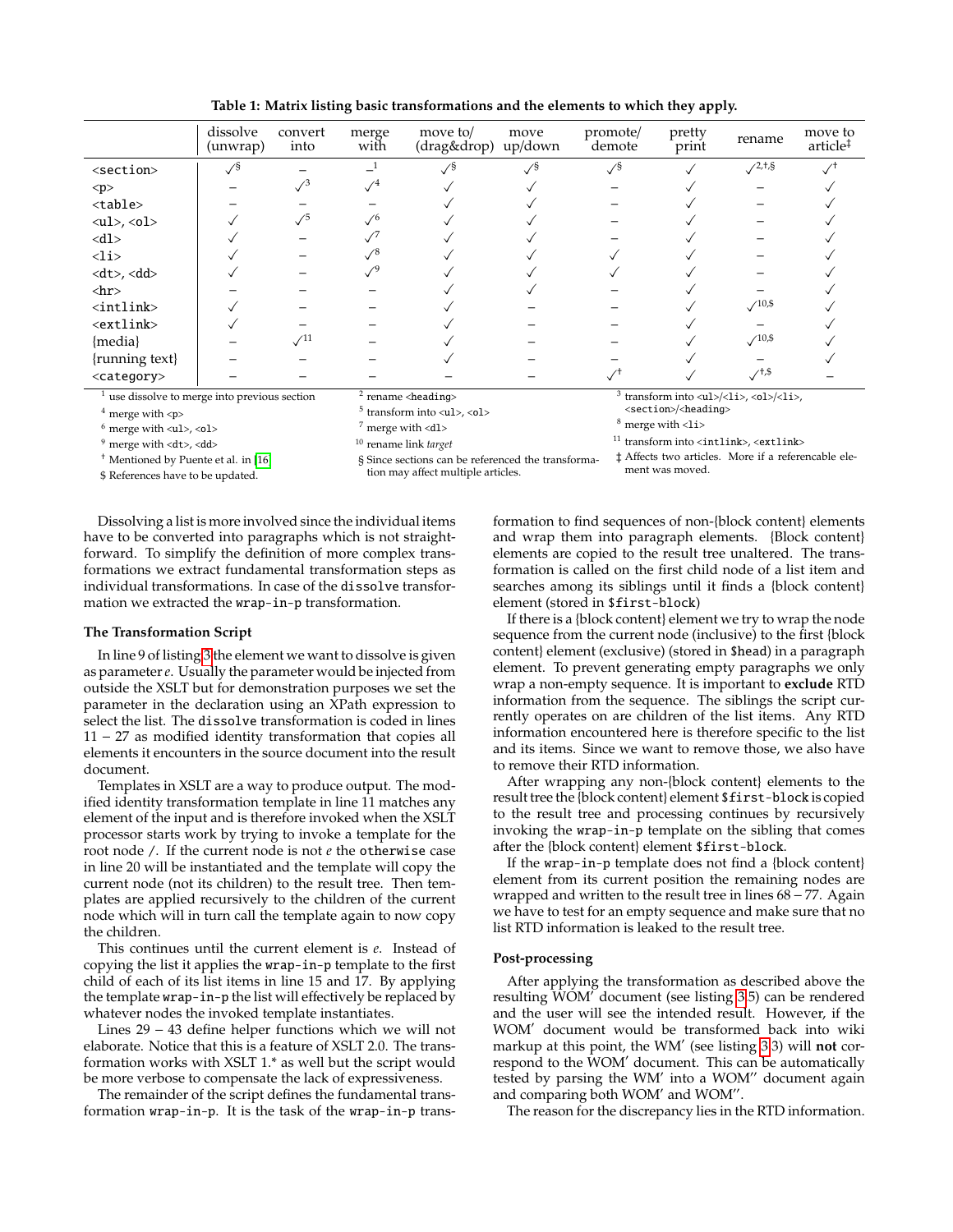<span id="page-7-0"></span>

|                                                      |                                                                                                                                                                                                                                                                                                                                                                                                                                                                                                                        | $\begin{smallmatrix} \wedge \  \  \  \, \circ \end{smallmatrix}$                                                                                                                                                                                                                                                                                                                                                                                                                                                                                                                                                                                                                                                                                                                                                                                                                                                                                             | Listing 3.5 - The WOM' XML<br>after transformation:                                   | $\langle p \rangle$ <text> Item 1.1 </text><br>$lt$ text>Item 1.2<br><rtd>&lt;/p&gt;</rtd><br><rtd>&lt;p&gt;</rtd><br><ά><ά∕><br>$\hat{\mathbf{e}}$<br>1239900000                                                                                                                                                                                                                                                                                                                                                                                                                                                                          | <rtd>&lt;/b&gt;</rtd><br><b><rtd>&lt;b&gt;</rtd><br/><math>lt</math>text&gt; Item 2.1<br/><text> Item </text><br/><math>lt</math>text&gt;1.3<br/><rtd>**</rtd><br/><math>\langle</math>rtd&gt;<br/><math>\langle 11 \rangle</math><br/><math>\langle</math>/rtd&gt;<br/><math>\leq</math>ul&gt;<br/><math display="inline">\stackrel{\wedge}{\leq} {\bf p}</math><br/><math>\frac{18}{19}</math><br/>manang</b>                                                                                                                                                                                                                                                                                                                                                                                                                                                                     | <p><text> Item 3</text></p><br><text> Item 2.2</text><br><rtd>**</rtd><br>$\langle 11 \rangle \langle 11 \rangle$<br>$<$ rtd><br>$\langle 11 \rangle$<br>$\langle \rangle$ ul $\rangle$<br><br>23<br>$\overline{c}$<br>25827<br>$\overline{21}$<br>22                                                                                                                                                                                                                                                                                                                                                                                                                                                                                                                                                                                                              |
|------------------------------------------------------|------------------------------------------------------------------------------------------------------------------------------------------------------------------------------------------------------------------------------------------------------------------------------------------------------------------------------------------------------------------------------------------------------------------------------------------------------------------------------------------------------------------------|--------------------------------------------------------------------------------------------------------------------------------------------------------------------------------------------------------------------------------------------------------------------------------------------------------------------------------------------------------------------------------------------------------------------------------------------------------------------------------------------------------------------------------------------------------------------------------------------------------------------------------------------------------------------------------------------------------------------------------------------------------------------------------------------------------------------------------------------------------------------------------------------------------------------------------------------------------------|---------------------------------------------------------------------------------------|--------------------------------------------------------------------------------------------------------------------------------------------------------------------------------------------------------------------------------------------------------------------------------------------------------------------------------------------------------------------------------------------------------------------------------------------------------------------------------------------------------------------------------------------------------------------------------------------------------------------------------------------|-------------------------------------------------------------------------------------------------------------------------------------------------------------------------------------------------------------------------------------------------------------------------------------------------------------------------------------------------------------------------------------------------------------------------------------------------------------------------------------------------------------------------------------------------------------------------------------------------------------------------------------------------------------------------------------------------------------------------------------------------------------------------------------------------------------------------------------------------------------------------------------|--------------------------------------------------------------------------------------------------------------------------------------------------------------------------------------------------------------------------------------------------------------------------------------------------------------------------------------------------------------------------------------------------------------------------------------------------------------------------------------------------------------------------------------------------------------------------------------------------------------------------------------------------------------------------------------------------------------------------------------------------------------------------------------------------------------------------------------------------------------------|
| Listing 3.1 - The transformation script (continued): | Continue wrapping after the block element<br><xsl:for-each select="\$first-block/following-sibling::*[1]"><br/>select="\$first-block" /&gt;<br/><xs1:call-template name="wrap-in-p"></xs1:call-template><br/>S ŗ.<br/>block element as<br/><xs1:apply-templates<br><math>\langle xs1:for-each \rangle</math><br/>copy the<br/><math>\langle</math>/xsl:when&gt;<br/><math display="inline">\frac{1}{\sqrt{2}}</math><br/><math>rac{6}{6}</math><br/>348<br/>62<br/>ලි <u>උ</u></xs1:apply-templates<br></xsl:for-each> | select="loc:following-sibling-incl(.)[not(loc:is-rtd(.))]" /><br>$\times$ xsl:if test="\$remainder"> <!-- But only if there are any<br> $\langle x \, s1 : app1y - temp1ates \; se1ect = "Sremainder" \rangle$<br>elements, wrap the remaining elements $\neg$<br>$\leq x$ sl:variable name="remainder"<br>There are no more block<br>$\frac{1}{\sqrt{2}}$<br>$\langle$ /xsl:template><br>$\langle$ / xsl: choose><br><br>$\langle$ /xsl:otherwise><br><xsl:otherwise><br/><math>\langle xs1:i1\rangle</math><br/><math>\langle p \rangle</math><br/><p><br/><b>88RERRE</b><br/><b>RRFR</b><br/><math>\frac{8}{8}</math><br/>82</p></xsl:otherwise>                                                                                                                                                                                                                                                                                                          | Listing 3.2 - The wiki markup<br>before transformation:                               | Item 1.1 <p>Item 1.2</p> Item<br><br><br><br><br><br><br><br><br><br><br><br><br><br><br><br><br><br><br><br><br><br><br><br><br><br><br><br><br><br><br><br><br>1.3 < b<br>** Item 2.1<br>** Item 2.2<br>* Item 3<br>×<br>$\sim$ $\sim$<br>4<br>T                                                                                                                                                                                                                                                                                                                                                                                         | $\frac{6}{9}$<br>Item<br>Listing 3.3 - The wiki markup<br>Item 1.1 <p>Item 1.2</p><br>$1.3 < /b>^{***}$ Item 2.1<br>after transformation:<br>** Item 2.2<br>Item 3<br>$\sim$ $\sim$<br>$\overline{ }$                                                                                                                                                                                                                                                                                                                                                                                                                                                                                                                                                                                                                                                                               | Listing 3.4 - The wiki markup<br>Item 1.1 < $p$ >Item 1.2 < $p$<br>after post-processing<br>Item<br><br>b>1.3<br>* Item 2.1<br>2.2<br>Item<br>Item 3<br>                                                                                                                                                                                                                                                                                                                                                                                                                                                                                                                                                                                                                                                                                                           |
| - The transformation script:<br>Listing 3.1          | $x$ mlns: $x$ sl="http://www.w3.org/1999/XSL/Transform"><br>$\frac{1}{\sqrt{2}}$<br>xmlns:xs="http://www.w3.org/2001/XMLSchem<br>xmlns:wom="http://sweble.org/schema/wom"<br><xs1:stylesheet <br="" version="2.0">xmlns="http://sweble.org/schema/wom"<br/><math>encoding="UTF-8"</math>?&gt;<br/>xmlns:loc="local_stuff"<br/><math>\langle</math>?xml version="1.0"</xs1:stylesheet>                                                                                                                                  | $\begin{smallmatrix} \wedge \cr + \cr + \end{smallmatrix}$<br>$\hat{\phantom{a}}$<br>list item<br>$<$ xs1:param name="e" select="/wom:page/wom:body/wom:ul"<br>$\hat{\phantom{0}}$<br>5t<br>the first child of the fir<br><xs1:call-template <br="" name="wrap-in-p"><math>\langle x s1 : \texttt{for-each} \texttt{select} = "\ .\rangle^* / \rangle^*</math><br/>select="@*"/&gt;<br/><math>&lt;</math>xsl:apply-templates /&gt;<br/><math>=</math> the list <math>-</math>&gt;<br/><math>&lt;</math>xsl:when test = ". = \$e" &gt;<br/><xsl:template match="*"><br/><math>\langle xs1:for-each \rangle</math><br/><math>\times</math>xsl:copy-of<br/><xsl:otherwise><br/><math>&lt;</math>xsl:copy&gt;<br/><math>\langle xsl.</math> Tas <math>l:</math> when <math>\rangle</math><br/>1<br/><math>\times</math>xsl:choose&gt;<br/><math>\frac{1}{\sqrt{2}}</math><br/><math>\frac{1}{\sqrt{2}}</math></xsl:otherwise></xsl:template></xs1:call-template> | $\langle$ /xsl:otherwise><br>$\langle xs1:copy \rangle$<br>$\langle$ /xsl:choose><br> | <xsl:function as="xs:boolean" name="loc:is-block"><br/>ean'' &gt;<br/><math>as="x_s:bool</math><br/><math>\begin{array}{c}\n\wedge \\ \hline\n\end{array}</math><br/><math>\begin{matrix} 1 \\ 1 \end{matrix}</math><br/>Test if \$e is a block element<br/>&lt;!-- Test if \$e is a RTD element&lt;br&gt;<xs1:function a<br="" name="loc:is-rtd"><math>--&gt;&lt;</math>/xsl:function&gt;<br/><math>--&gt;&lt;</math>/xsl:function&gt;<br/><math>\ddot{\cdot}</math><br/><math>\vdots</math><br/><math display="inline">\frac{1}{\sqrt{2}}</math><br/><math>\overline{\vee}</math><br/><math>\vec{v}</math></xs1:function></xsl:function> | $\begin{matrix} \uparrow \\ \downarrow \end{matrix}$<br>$\begin{smallmatrix} \wedge \cr \vdots \cr \end{smallmatrix}$<br>(0.25)<br>ing-sibling::*"<br>ncl"><br>first block<br>$[5\,from\,,$<br>$\hat{a}$<br>itself<br>between<br>Ü<br>element, starting with the current node<br>$\leq$ xsl:template name="wrap-in-p"><!-- Find th<br><!-- Return the node sequence "Se Se/follow<br> <xs1:function inline"="" name="loc:following-sibling-i&lt;br&gt;&lt;math display=">siblings<br/><xs1:function name="loc:from-to-excl"><br/><xs1:variable <br="" name="first-block">of all<br/><math>--&gt;&lt;</math>/xsl:function&gt;<br/><math>--&gt;&lt;</math>/xsl:function&gt;<br/>&lt;!-- Return the sequence&lt;br&gt;<math>\vdots</math><br/><math>\vdots</math><br/><math>\frac{1}{\sqrt{2}}</math><br/><math>\frac{1}{\sqrt{2}}</math></xs1:variable></xs1:function></xs1:function> | $\hat{\ }$<br>$\hat{\le}$<br>block element up ahead<br>$\stackrel{\scriptscriptstyle\wedge}{\scriptscriptstyle\sim}$<br>[not(loc:is-rtd(.))]"<br>$occ:is-block(.)[[1]]"$<br>ck elements<br>$\stackrel{\wedge}{\scriptstyle\, \, }$<br>:if test="\$head"> $lt1 - We$ found non-blo<br>to wrap in front of the block element -<br>select="loc:following-sibling-incl(.)[l<br>$select="c1$ . from-to-excl(., $s + 1$ st-block)<br>ą<br>$\stackrel{\wedge}{\phantom{}_{\sim}}$<br><xsl:when test="\$first-block">&lt;!-- There's&lt;br&gt;<xsl:apply-templates <br="" select="\$head"><xs1:variable <br="" name="head">test="\$head"&gt;<br/><xs1:choose><br/><math>\langle xs1:if\rangle</math><br/>&lt; x s 1 : i f<br/><math>\leqslant</math><br/><math>\frac{1}{2}</math><br/><b>\$\$\$5588368688</b></xs1:choose></xs1:variable></xsl:apply-templates></xsl:when> |

**Listing 3: Example Transformation 1: Dissolving a List**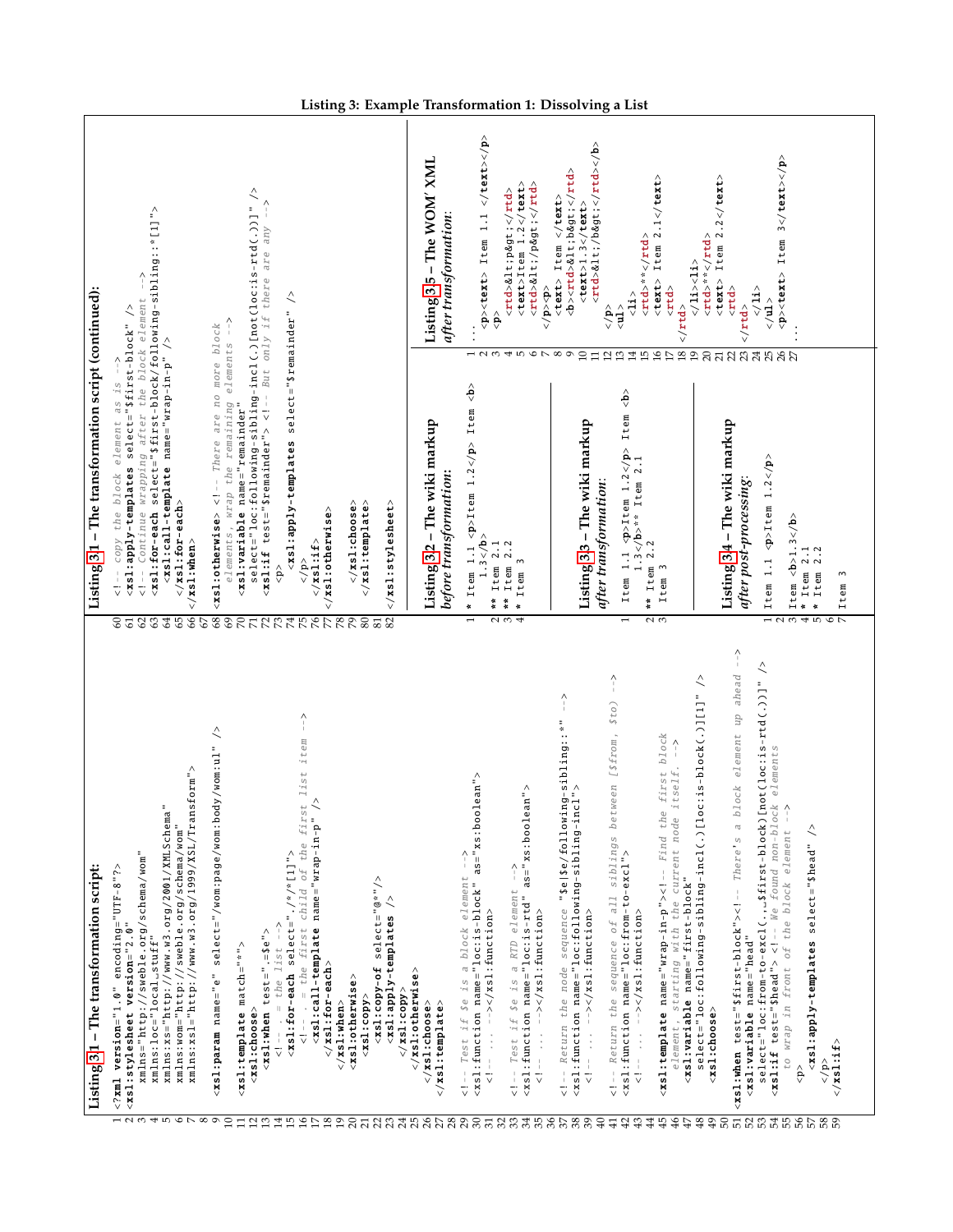While we did strip the RTD information for the list item nodes we did not update RTD information for newly added nodes, namely the paragraph nodes and the nested list items. This is done in *post-processing* by adding the necessary newlines in front of and after the paragraphs and by updating the list item prefixes (the "\*" characters at the beginning of a line). Only now will the recovered wiki markup correspond to the intention of the transformation (see listing [3.](#page-7-0)4).

#### *4.5.2 Example 2: Moving a Paragraph to another Article*

Dissolving a list is a transformation local to one article. Moving a section from one article to another affects two articles, however, an XSLT script can only transform one document at a time. To overcome this limitation we introduce another element to the WOM: the <articles> node. Every time more than one article is affected the articles are stored in one document as children of the <articles> node. This way both articles are addressable by the XSLT script using XPath expressions.

### <span id="page-8-2"></span>*4.5.3 Example 3: Renaming an Article*

Renaming a resource like a category or an article affects every article in which the resource is referenced. One way to apply such a transformation is to put all articles into an <articles> node and thus apply the transformation to the whole wiki. Every article that does not reference the resource is copied unaltered, those who do contain a reference will be transformed.

However, this is impractical even for small wikis and impossible for big wikis since it requires too much processing power and memory resources. Hence, the set of affected articles has to be determined using an index or a similar data structure a priori. Such an index is typically part of the redundant meta-data of a wiki engine and for the purpose of this example we assume that the wiki engine does provide a means of quickly identifying all affected articles.

Once the set of affected articles is determined they are transformed separately. This is possible since the rename-article transformation can work with a single article at a time. Processing each affected article separately ensures that the memory resources of the machine on which the transformation is performed are not exhausted. Below the XSLT script for the rename-article transformation is printed (only the part that addresses internal links).

```
...
 <xsl:template match="@*| node ()">
    <xsl:copy>
       <xsl:apply-templates select="@*| node ()" />
    \langle xsl:conv \rangle\langle xsl:template \rangle<xsl:template match=" wom:intlink [@target =$ search]">
    <intlink><xsl:attribute name="target">
         <xsl:value-of select="$replace" />
       </xsl:attribute>
       \langle xsl:copy-of \,\,\text{select} = "@*[name() \,. != \_ 'target')" />
```

```
<xsl:apply-templates
    select="node()[name()__!=_`rtd']" /><xsl:if test="not (./ wom:title )">
    <title><text ><xsl:value-of select="@target" /></text >
    \langle/title>
  \langle xsl:if\rangle\langle/intlink>
```
 $\langle xsl:template \rangle$ 

<span id="page-8-0"></span>5. RESULTS AND LIMITATIONS

By implementing various transformations from the list of examples presented in sections [4.4.1](#page-4-2) − [4.4.5](#page-5-1) we could confirm that the separation into a semantical transformation and the post-processing to rectify the RTD information is well chosen. The XSLT script for renaming an article in section [4.5.3](#page-8-2) demonstrates this. The script focuses on the target of an internal link and how the title of an internal link changes when the target changes. The developer of a transformation does not have to deal with syntactic intricacies of the underlying WM. The question of how to for example map prefix and postfix of a MediaWiki internal link to an altered title is left to the wiki engine specific post-processing step.

Our tests show further that the duration of a transformation $9,10$  is dominated by the conversion of WM to a WOM document<sup>11</sup> ( $\mu \approx 27$ ms,  $M \approx 8$ ms,  $\sigma \approx 90$ ms) and the XSLT transformation<sup>12</sup> ( $\mu \approx 13$ ms,  $M \approx 4$ ms,  $\sigma \approx 44$ ms). Performing a transformation programmatically (in Java in our case) is considerably faster ( $\mu$  < 1ms,  $M$  < 1ms,  $\sigma$  < 1ms) since the document is altered directly and is not completely recreated. If articles are stored as WOM documents in the data store and the transformation is implemented programmatically the process is dominated by the time it takes to serialize and de-serialize the articles from the data store. Finally, postprocessing and conversion from the transformed WOM document to WM adds little to the overall transformation time (each have  $\mu$  < 1ms,  $M$  < 1ms and  $\sigma$  < 4ms).

A limitation to our approach is the fact that we are restricted to the content of an article. Especially semantic wikis contain rich semi-structured data which is stored as meta-data outside the articles and is thus not accessible to a transformation.

Another limitation is the complexity of XSLT. Even though a wiki maintainer can focus exclusively on the semantics of a transformation learning XSLT is an entry barrier.

Finally, while renaming an article that is referenced in 1000 other articles takes less than two minutes on our test machine, there are articles and templates in the English Wikipedia<sup>10</sup> that are referenced in more than 10000 other articles. In such cases our unoptimized implementation would need up to 20 minutes which may not be acceptable and would demand further social protocol to coordinate a big transformation.

# <span id="page-8-1"></span>6. CONCLUSION AND FUTURE WORK

The wiki community has recognized the importance of assisting authors and maintainers with "gardening" their wikis. Recent work in this area has introduced methods from software engineering, namely refactorings, to wikis. However, so far refactorings for wikis focus either on meta-data or cannot alter the structure of articles below section level. We believe that these limitations stem from the fact that content in articles is barely accessible to computers. By introducing a generalized Wiki Object Model and by demonstrating how to rigorously specify and apply transformations we have overcome these limitations.

```
11Using the Sweble parser for MediaWiki's WM
```

```
12Using the Saxon-HE 9.4 XSLT processor
```
<sup>&</sup>lt;sup>9</sup>Measured on an Intel Core 2 Quad Q9550 with 8 GB RAM, single threaded. The article *Hypothalamus* was renamed and 622 articles were processed.  $\mu$  denotes the mean,  $M$  the median and  $\sigma$  the standard deviation over all processed articles. Articles are UTF-8 encoded with an average size of 30kB.

<sup>10</sup>We use a dump from the English Wikipedia dated 07/03/2012.